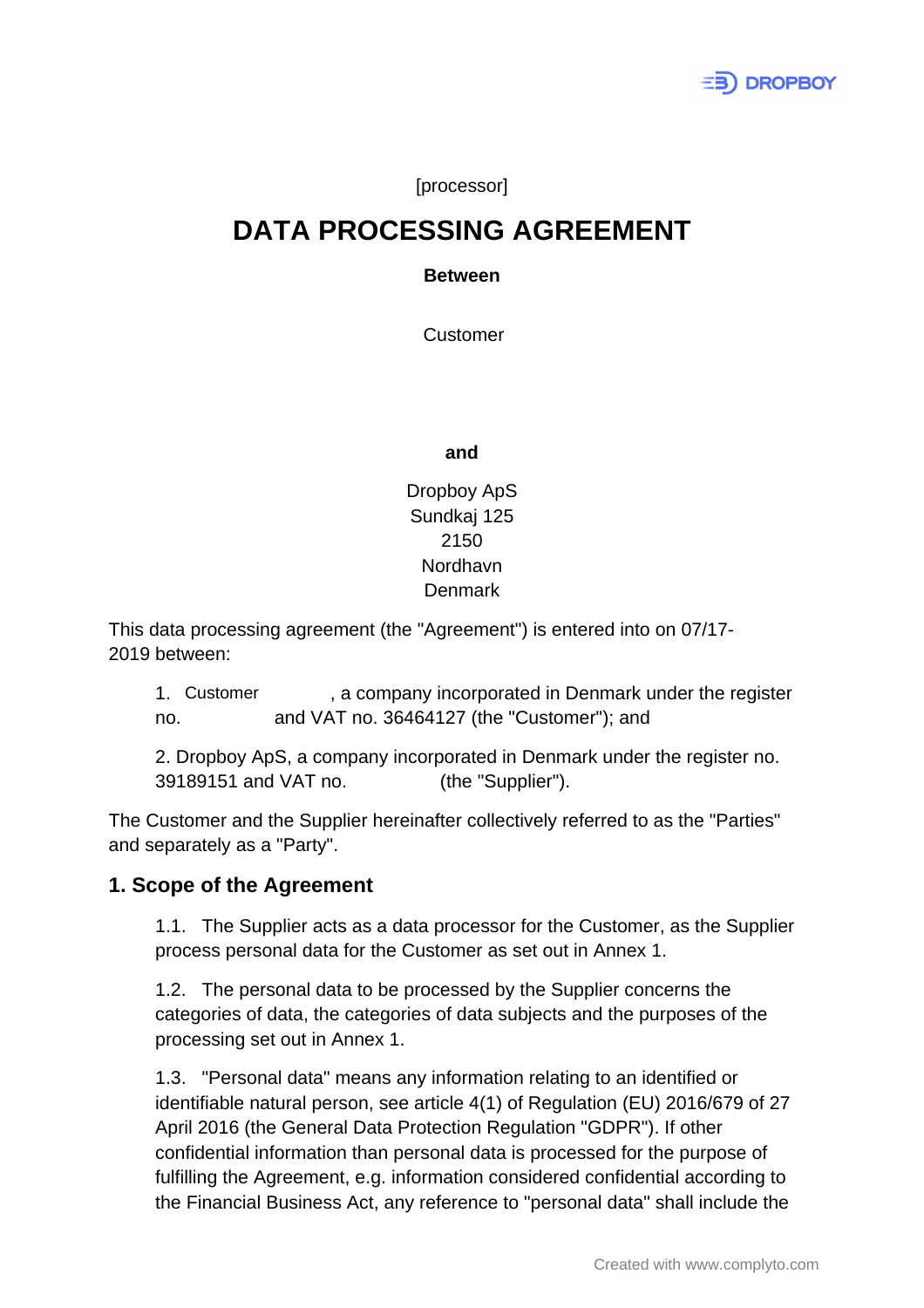

other confidential information.

## **2. Processing of personal data**

2.1. Instructions: The Supplier is instructed to process the personal data only for the purposes of providing the data processing services set out in Annex 1. The Supplier may not process or use the Customer's personal data for any other purpose than provided in the instructions, including the transfer of personal data to any third country or an international organisation, unless the Supplier is required to do so according to Union or member state law. In that case, the Supplier shall inform the Customer in writing of that legal requirement before processing, unless that law prohibits such information on important grounds of public interest.

2.2. If the Customer in the instructions in Annex 1 or otherwise has given written permission to a transfer of personal data to a third country or to international organisations, the Supplier shall ensure the legal basis for the transfer exists and is documented, e.g. the EU Commission's Standard Contractual Clauses for the transfer of personal data to third countries.

2.3. In case the Supplier considers an instruction from the Customer to be in violation of the GDPR, or any other Union or member state data protection provisions, the Supplier must immediately inform the Customer about this in writing.

2.4. Should the Supplier be subject to legislation of a third country, the Supplier declares not to be aware of the mentioned legislation preventing the Supplier from fulfilling the Agreement, and that the Supplier will notify the Customer in writing without undue delay, if the Supplier becomes aware of any current or possible future hindrance of this type.

## **3. The supplier's obligations**

3.1. The Supplier shall always ensure that the persons authorised to process the personal data have committed themselves to confidentiality or are under an appropriate statutory obligation of confidentiality.

3.2. The Supplier shall always ensure that appropriate technical and organisational measures are implemented to prevent that the personal data processed is;

i. accidentally or unlawfully destroyed, lost or altered,

ii. disclosed or made available without authorisation, or

iii. otherwise processed in violation of applicable laws, including the GDPR.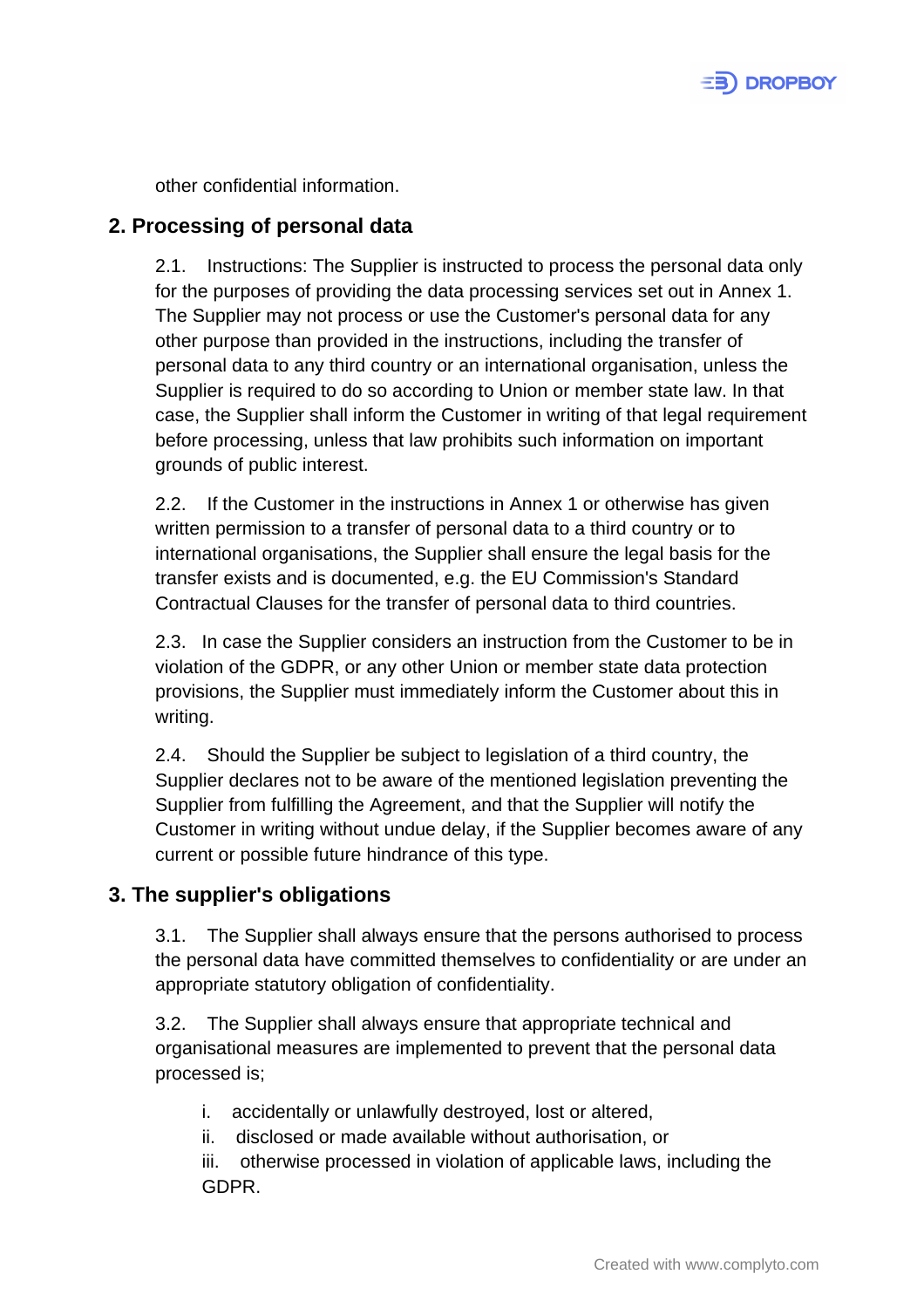

3.3. The Supplier shall always comply with the special data security requirements that apply to the Customer, see Annex 1, and with any other applicable data security requirements which is directly incumbent on the Supplier; including the data security requirements in the Suppliers country of establishment, or in the country where the data processing will be performed.

3.4. The appropriate technical and organisational security measures must be determined with due regard for

- i. the current state of the art,
- ii. the cost of their implementation, and

iii. the nature, scope, context and purposes of processing as well as the risk of varying likelihood and severity for the rights and freedoms of natural persons.

3.5. Upon request the Supplier shall provide the Customer with the information necessary to enable the Customer to ensure that the Supplier complies with its obligations under the Agreement, including ensuring that the appropriate technical and organisational security measures have been implemented.

-

3.6. Furthermore, the Customer is entitled, at its own cost, to appoint an independent expert who shall have access to the Supplier's data processing facilities and receive the necessary information in order to audit whether the Supplier complies with its obligations under the Agreement, including ensuring that the appropriate technical and organisational security measures have been implemented. Upon the Supplier's request the expert shall sign a non-disclosure agreement, and treat all information obtained or received from the Supplier confidentially, and may only share the information with the Customer.

3.7. The Supplier must provide information related to the provision of the services to authorities or the Customer's external advisors, including auditors, if this is necessary for the performance of their duties in accordance with Union or member state law.

3.8. The Supplier must give authorities who by union or member state law have a right to enter the Customer's or the Customer's supplier's facilities, or representatives of the authorities, access to the Supplier's physical facilities against proper proof of identity.

3.9. The Supplier must without undue delay after becoming aware of the facts in writing notify the Customer about:

i. any request for disclosure of personal data processed under the Agreement by authorities, unless expressly prohibited under Union or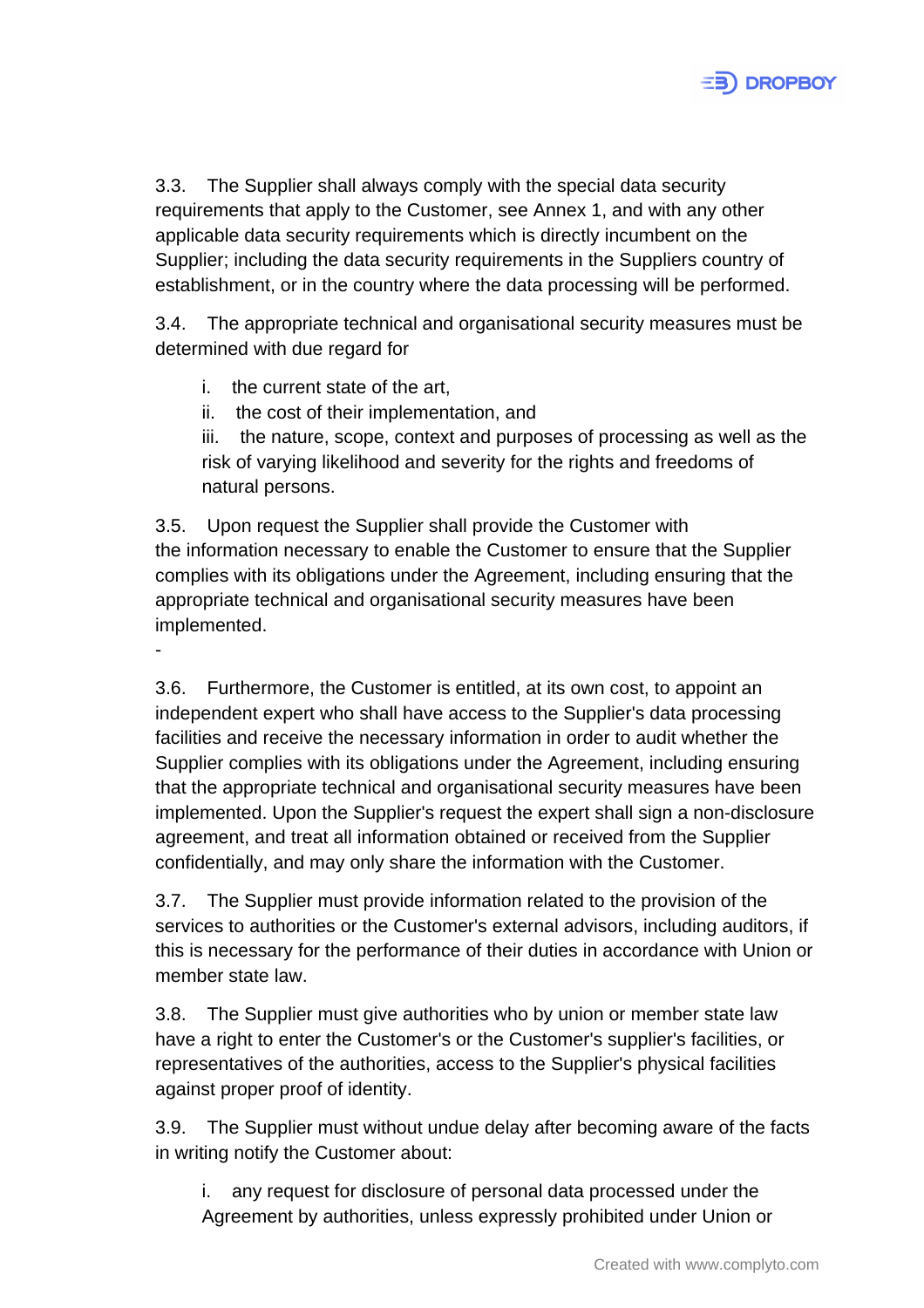

member state law,

ii. any suspicion or finding of (a) breach of security that results in accidental or unlawful destruction, loss, alteration, unauthorised disclosure of, or access to, personal data transmitted, stored or otherwise processed by the Supplier under the Agreement, or (b) other failure to comply with the Supplier's obligations under Clause 3.2 and 3.3, or

iii. any request for access to the personal data received directly from the data subjects or from third parties.

3.10. The Supplier must assist the Customer without delay with the handling of any requests from data subjects under Chapter III of the GDPR, including requests for access, rectification, blocking or deletion. The Supplier must also assist the controller by implementing appropriate technical and organisational measures, for the fulfilment of the Customer's obligation to respond to such requests.

3.11. The Supplier must assist the Customer with meeting the obligations that may be incumbent on the Customer according to Union or member state law where the assistance of the Supplier is implied, and where the assistance of the Supplier is necessary for the Customer to comply with its obligations. This includes, but is not limited to, at request to provide the Customer with all necessary information about an incident under Clause 3.9 (ii), and all necessary information for an impact assessment in accordance with article 35 and 36 of the GDPR.

3.12. In Annex 1, the Supplier has stated the physical location of the servers, service centers etc. used to provide the data processing services. The Supplier undertakes to keep the information about the physical location updated by providing a prior written notice of two months to the Customer. Such amendment of Annex 1, does not require formal amendment, but can be performed with prior written notice by mail or email.

## **4. Subsuppliers**

4.1. The Supplier may engage a subsupplier. At the time of the Agreement, the Supplier uses the subsuppliers set out in Annex 2. The Supplier undertakes to inform the Customer of any intended changes concerning the addition or replacement of a subsupplier by providing a written notice two months prior to the Customer. The Customer may object to the use of a subsupplier without cause. Objection from the Customer to the use of one or more subsuppliers may impact the service delivery from the Supplier. Such limitations in service shall not give rise to any further liability or change in compensations to the Supplier. The Supplier must inform the Customer in writing if the use of a subsupplier is discontinued.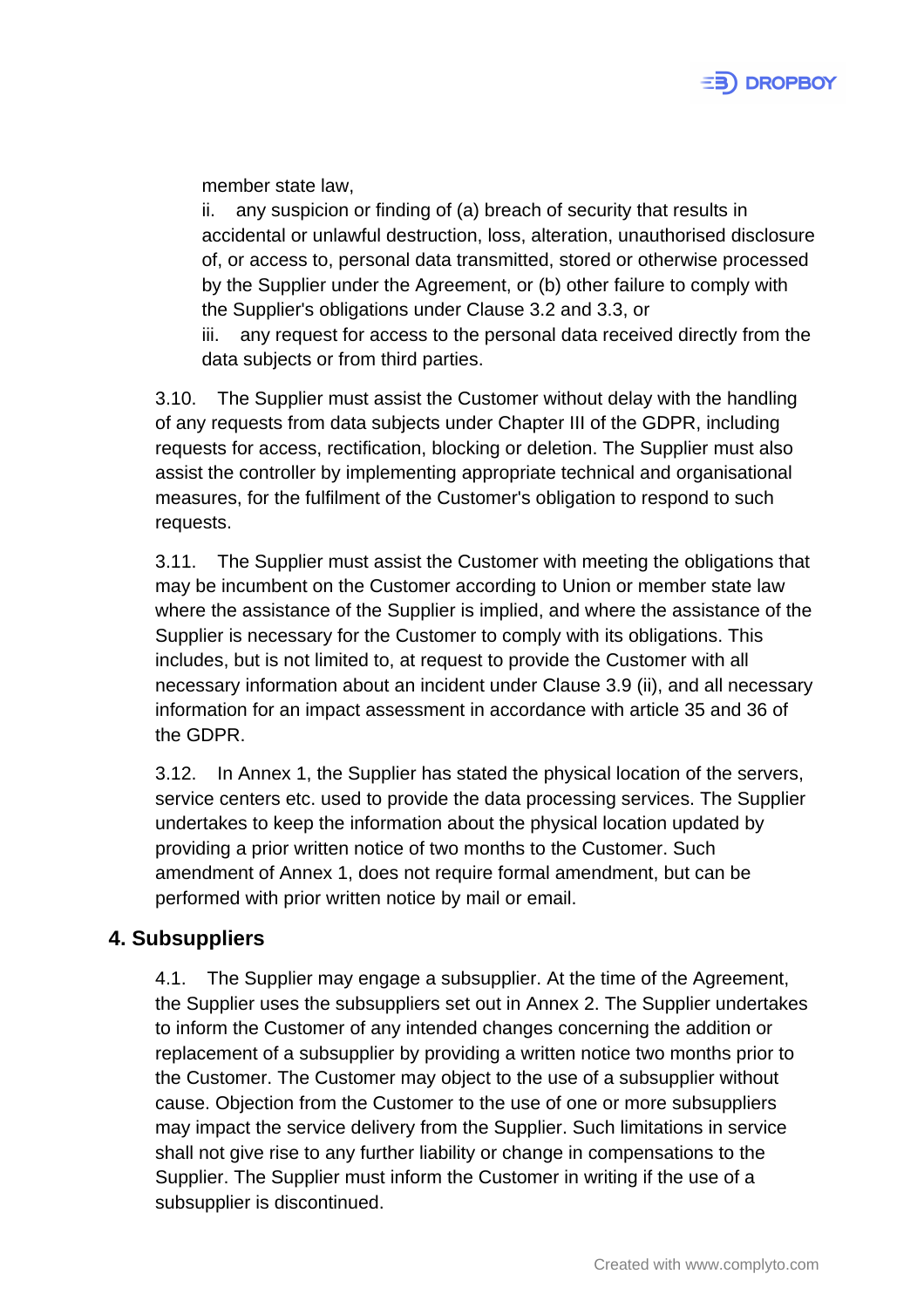

4.2. Prior to the engagement of a subsupplier, the Supplier shall ensure a written agreement with the subsupplier is in place, ensuring at least the same data protection obligations as set out in the Agreement are imposed on the subsupplier, including an obligation to implement appropriate technical and organisational measures in such a manner that the processing will meet the requirements of the GDPR.

4.3. The Customer has the right to receive a copy of the Supplier's agreement with the subsupplier related to the provisions for data protection obligations. The Supplier shall remain fully liable to the Customer for the performance of the subsupplier's obligations. The fact that the Customer has given consent to the Supplier's use of a sub-supplier is without prejudice for the Supplier's duty to comply with the Agreement.

## **5. Confidentiality**

5.1. The Supplier shall keep personal data confidential.

5.2. The Supplier shall not disclose the personal data to third parties nor take copies of personal data unless strictly necessary for the performance of the Supplier's obligations towards the Customer according to the Agreement, and on the condition that whoever the personal data is disclosed to understands the confidential nature of the data and has accepted to keep the personal data confidential in accordance with this Agreement.

5.3. If the Supplier is a legal entity all terms of the Agreement apply to any of the Supplier's employees and the Supplier must ensure that its employees comply with the Agreement.

5.4. The Supplier must limit the access to the personal data to employees for whom access to said data is necessary to fulfil the Supplier's obligations towards the Customer.

5.5. The obligations of the Supplier under Clause 5 persist without time limitation and regardless of whether the cooperation of the Parties has been terminated.

5.6. The Customer shall treat confidential information received from the Supplier confidentially and may not unlawfully use or disclose the confidential information.

## **6. Assignments and Amendments**

6.1. The Parties may at any time agree to amend this Agreement in writing.

6.2. The Supplier can only assign or transfer any of its rights or obligations arising from this Agreement with prior written consent from the Customer.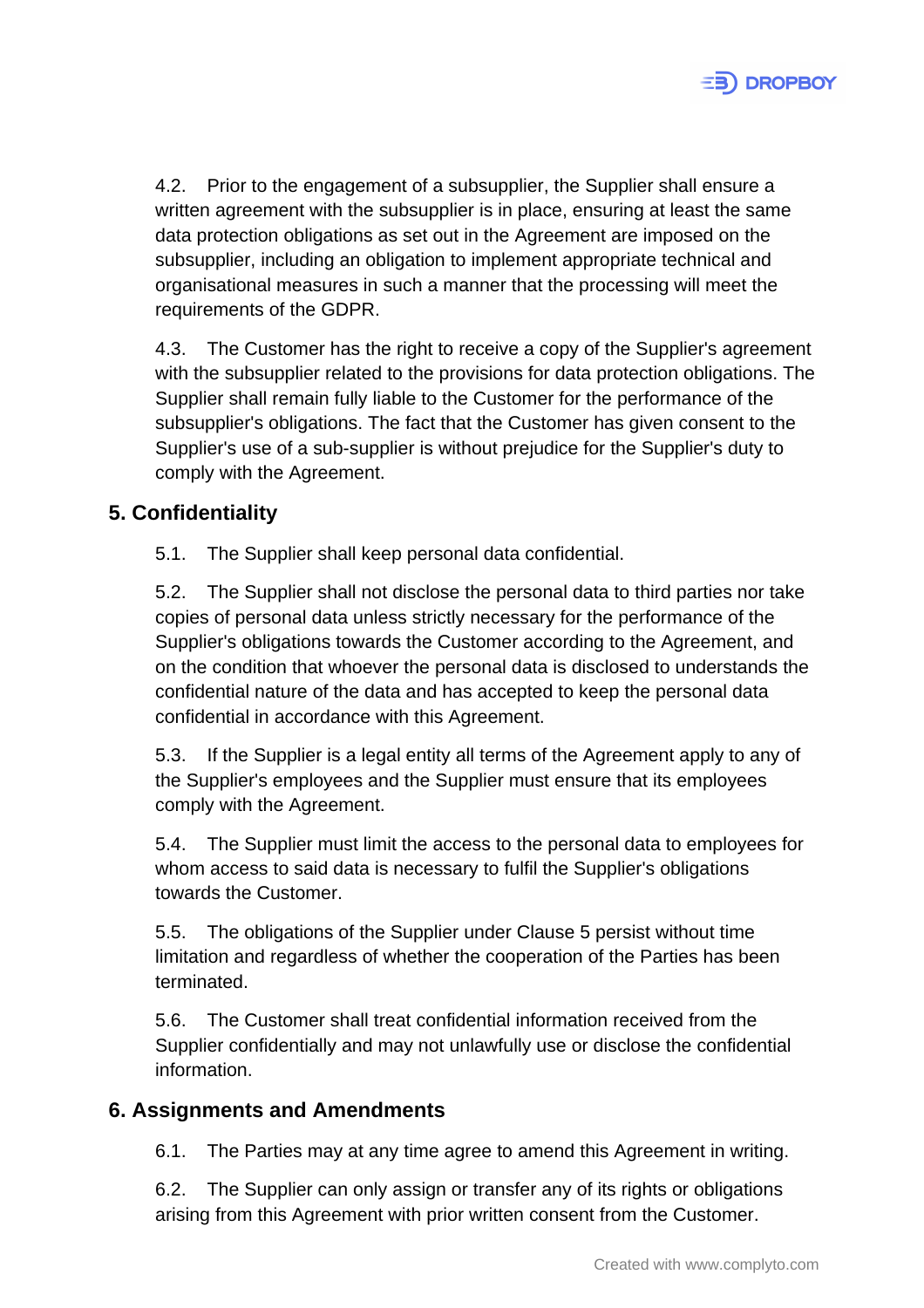

## **7. Termination of the agreement**

7.1. The Agreement enters into force when signed by both Parties and remains in force until terminated by one of the Parties.

7.2. Each party may terminate the Agreement upon 3 months written notice.

7.3. Regardless of the term of the Agreement, the Agreement shall be in force as long as the Supplier processes the personal data, for which the Customer is data controller.

7.4. In case of termination of the Agreement, the Supplier must provide the necessary transition services to the Customer. The Supplier is obliged to loyally and as quickly as possible assist with transferring the personal data to another supplier or return them to the Customer.

7.5. On the Customer's request the Supplier shall immediately transfer or delete personal data, which the Supplier is processing for the Customer, unless Union or member state law requires storage of the personal data.

7.6. The Supplier cannot condition the full and unlimited compliance with the Customer's instructions on the Customer's payment of outstanding invoices etc., and the Supplier has no right of retention in the personal data.

## **8. Priority**

8.1. If any of the provisions of the Agreement conflict with the provisions of any other written or oral agreement concluded between the Parties, then the provisions of the Agreement shall prevail. However, the requirements in Clause 3 do not apply to the extent that the Parties in another agreement have set out stricter obligations for the Supplier. Furthermore the Agreement shall not apply if and to the extend the EU Commission's Standard Contractual Clauses for the transfer of personal data to third countries are concluded and such clauses set out stricter obligations for the Supplier and/or for sup-suppliers.

8.2. This Agreement does not determine the Customer's remuneration of the Supplier for the Supplier's services according to the Agreement.

For and on behalf of the Customer

Date: 07/17-2019

\_\_\_\_\_\_\_\_\_\_\_\_\_\_\_\_\_\_\_\_\_

Name: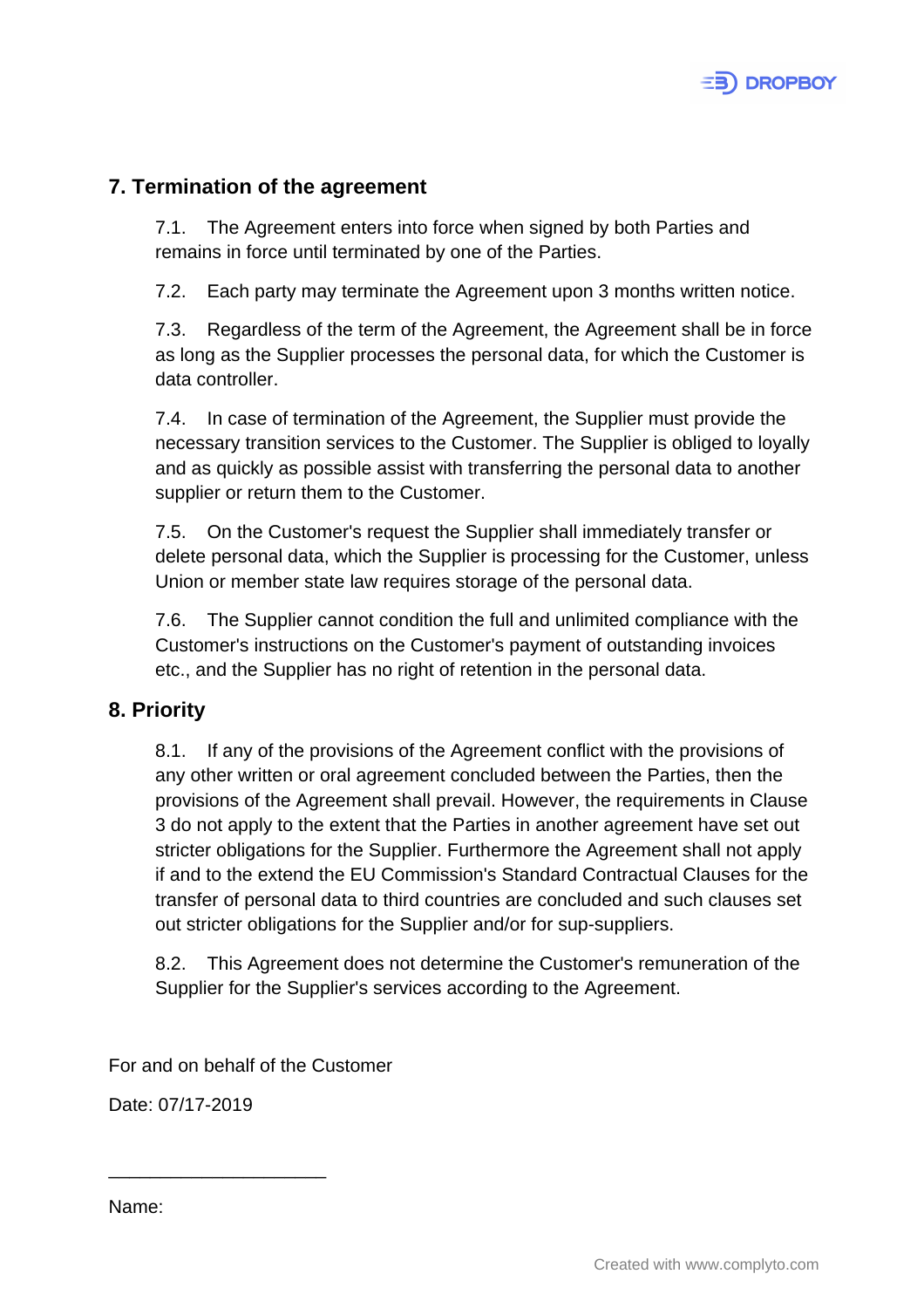

Title: \_\_\_\_\_\_\_\_\_\_\_\_\_\_\_\_\_\_\_\_\_

Email:

Phone:

For and on behalf of the Supplier

Date: 07/17-2019

Name: Jakob Ellehauge Sode

\_\_\_\_\_\_\_\_\_\_\_\_\_\_\_\_\_\_\_\_\_

Title: CEO

Email: jes@dropboy.com

Phone: +45 72 30 44 00

# **ANNEX 1**

-

This Annex constitutes the Customer's instruction to the Supplier in connection with the Supplier's data processing for the Customer, and is an integrated part of the Agreement.

#### **The processing of personal data**

- **a) Purpose and nature of the processing operations**
	- Transport af varer

## **b) Categories of data subjects**

- Business customers
- Private customers

## **c) Categories of personal data**

• Business customers: Email, Names, Location Data, Online Identifier/Cookies,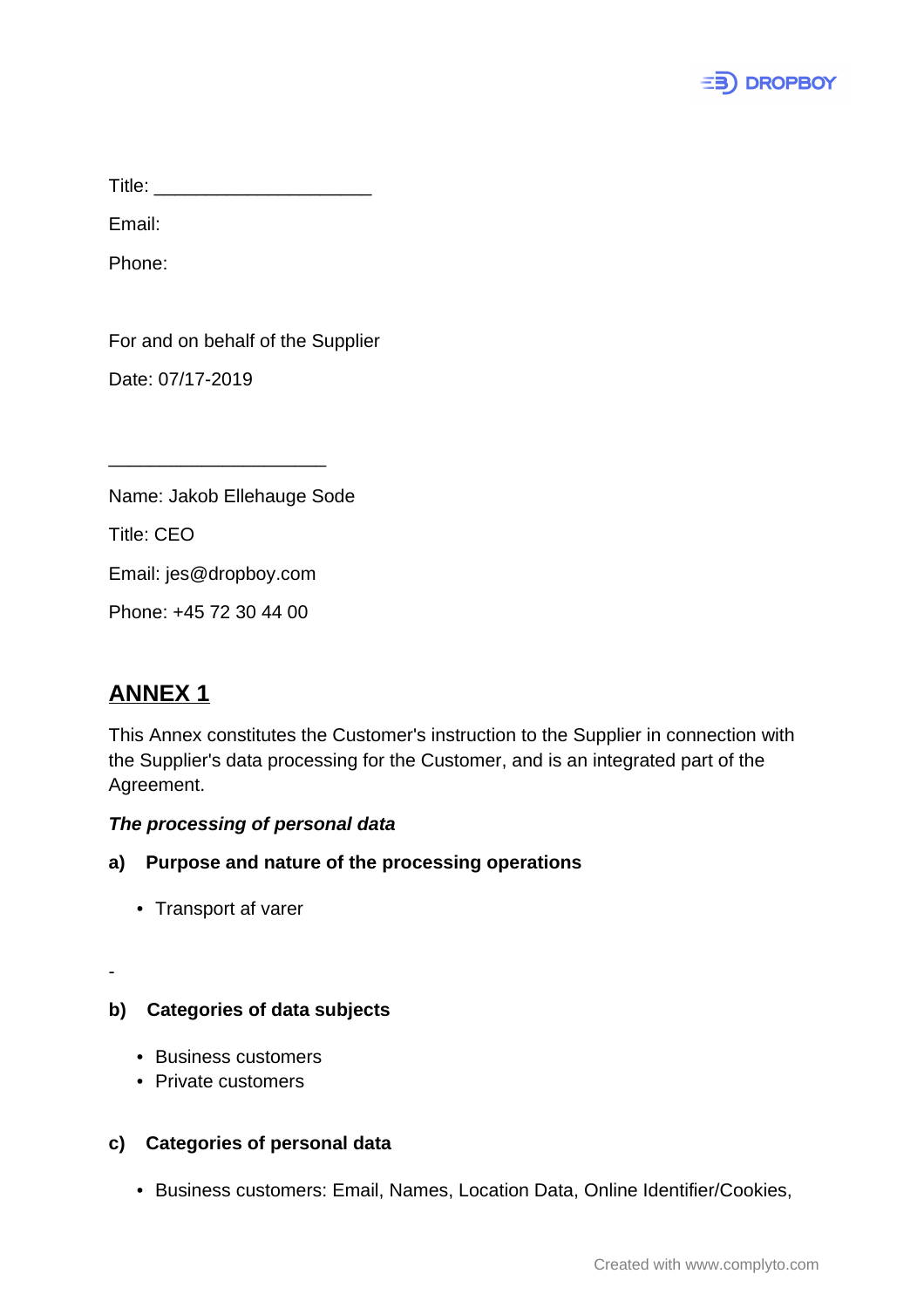

Addresses, Phone number, License plate, Profilbilleder

• Private customers: Email, Names, Location Data, Addresses, Phone number

#### **d) Special categories of data**

Special categories of data concern data revealing racial or ethnic origin, political opinions, religious or philosophical beliefs, trade union membership, genetic data, biometric data when processed for the purpose of unique identification of a natural person, data concerning health or data concerning a natural person's sex life or sexual orientation and personal data about criminal convictions and offences. None

## **e) Location(s), including name of country/countries of processing**

Dropboy ApS Sundkaj 125 2150 Nordhavn Denmark

Specific location of data storage:

Dropboy is using subcontractors for sub-processing of data and which have all signed GDPR compliant Data Processor Agreements with Dropboy.

## **f) Special requirements to security measures that apply to the Customer**

State any special security requirements that apply to the Customer, for example pursuant to sector specific regulation or the Customer's specific requirements to security.

**ANNEX2**

-

**Subsuppliers**

mLab Inc

Amazon Web Services Inc

\_\_\_\_\_\_\_\_\_\_\_\_\_\_\_\_\_\_\_\_\_ \_\_\_\_\_\_\_\_\_\_\_\_\_\_\_\_\_\_\_\_\_ \_\_\_\_\_\_\_\_\_\_\_\_\_\_\_\_\_\_\_\_\_ \_\_\_\_\_\_\_\_\_\_\_\_\_\_\_\_\_\_\_\_\_